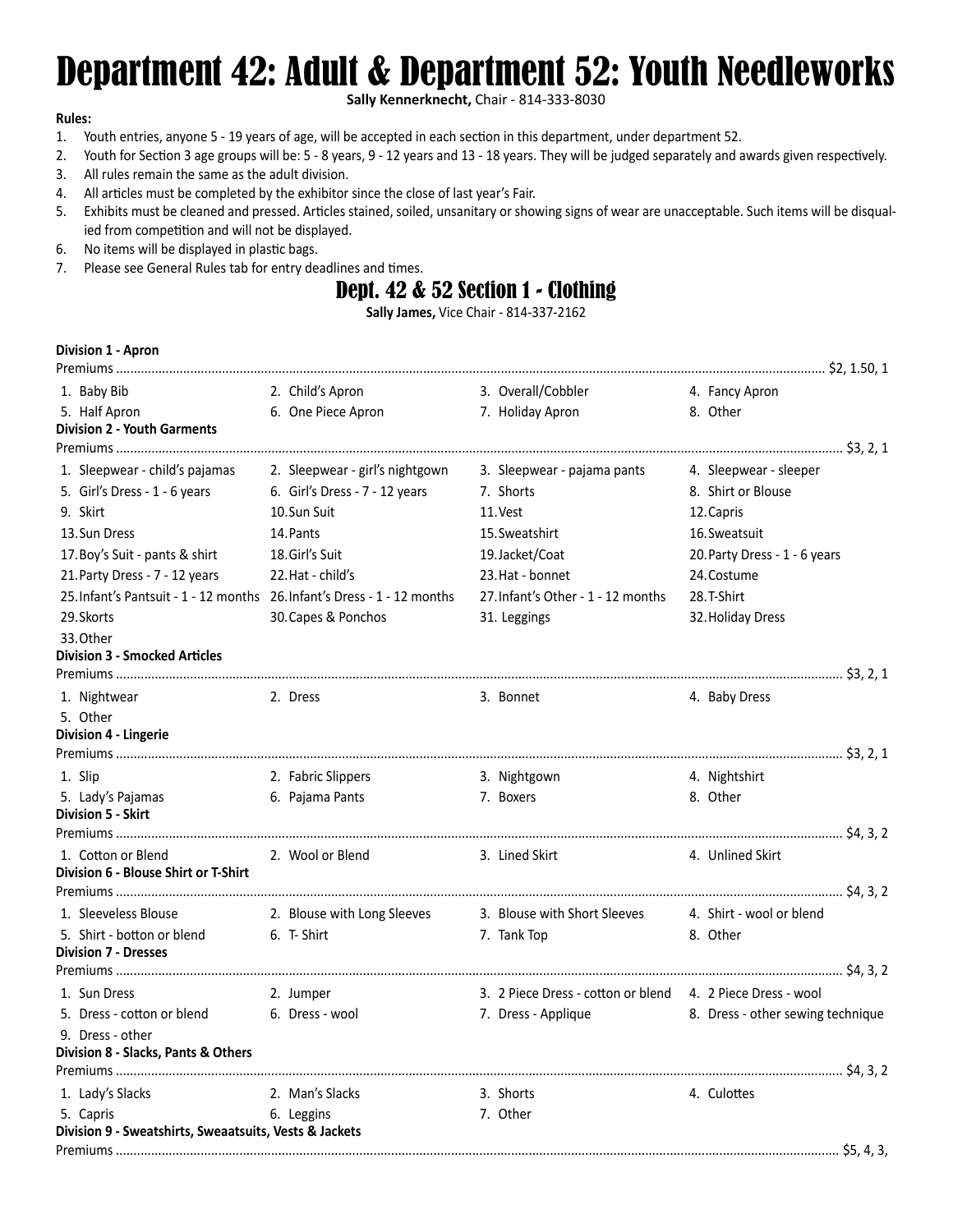| 1. Sweatshirt - 1 fabric                                           | 2. Sweatshirt - pieced                                                                  | 3. Sweatshirt - other                                                                                                                                         | 4. Vest - pieced                    |
|--------------------------------------------------------------------|-----------------------------------------------------------------------------------------|---------------------------------------------------------------------------------------------------------------------------------------------------------------|-------------------------------------|
| 5. Vest - one fabric                                               | 6. Vest - lined                                                                         | 7. Vest - quilted                                                                                                                                             | 8. Vest - wool                      |
| 9. Vest - other                                                    | 10. Jacket - pieced                                                                     | 11. Jacket - 1 fabric                                                                                                                                         | 12. Jacket - lined                  |
| 13. Jacket - unlined                                               | 14. Jacket - quilted                                                                    | 15. Jacket - wool                                                                                                                                             | 16. Jacket - other                  |
| <b>Division 10 - Blazer</b>                                        |                                                                                         |                                                                                                                                                               |                                     |
|                                                                    |                                                                                         |                                                                                                                                                               |                                     |
| 1. Cotton or Blend - lined                                         | 2. Cotton or Blend - unlined                                                            | 3. Wool - lined                                                                                                                                               | 4. Wool - unlined                   |
| 5. Other<br><b>Division 11 - Suits</b>                             |                                                                                         |                                                                                                                                                               |                                     |
|                                                                    |                                                                                         |                                                                                                                                                               |                                     |
| 1. Women's                                                         | 2. Men's                                                                                | 3. Other                                                                                                                                                      |                                     |
| <b>Division 12 - Coat</b>                                          |                                                                                         |                                                                                                                                                               |                                     |
|                                                                    |                                                                                         |                                                                                                                                                               |                                     |
| 1. Cotton or Blend - lined                                         | 2. Cotton or Blend - unlined                                                            | 3. Wool - lined                                                                                                                                               | 4. Wool - unlined                   |
| 5. Poncho                                                          | 6. Shrug                                                                                | 7. Other                                                                                                                                                      |                                     |
| <b>Division 13 - Accessories</b>                                   |                                                                                         |                                                                                                                                                               |                                     |
|                                                                    |                                                                                         |                                                                                                                                                               |                                     |
| 1. Fabric Mittens                                                  | 2. Hat                                                                                  | 3. Slippers                                                                                                                                                   | 4. Purse - small, long handle       |
|                                                                    | 5. Purse - small, short handle 6. Purse - large, long handle                            | 7. Purse - large, short handle                                                                                                                                | 8. Special Occasion Purse           |
| 9. Tote Bag - long handle                                          | 10. Tote Bag - short handle                                                             | 11. Tote Bags - small, long handle                                                                                                                            | 12. Tote Bags - small, short handle |
| 13. Shawl or Scarf                                                 | 14. Backpack                                                                            | 15. Clutch Purse                                                                                                                                              | 16. Wallet                          |
| 17. Duffle Bag                                                     | 18. Garment Bag                                                                         | 19. Make-up Bag<br>Any purse measuring greater than 14" across the bottom will be considered a large purse. A long handled purse must measure 30" or greater. | 20.Other                            |
| <b>Division 14 - Embroidery</b>                                    |                                                                                         |                                                                                                                                                               |                                     |
|                                                                    |                                                                                         |                                                                                                                                                               |                                     |
|                                                                    |                                                                                         | 1. Homemade Garment - machine embroidery 2. Homemade Garment - Hand Embroidery 3. Machine Embroidery - purses & totes                                         |                                     |
| <b>Division 15 - Special Occasion</b>                              |                                                                                         |                                                                                                                                                               |                                     |
|                                                                    |                                                                                         |                                                                                                                                                               |                                     |
| 1. Wedding Gown                                                    | 2. Wedding Attendent's Outfit                                                           | 3. Costume - adult                                                                                                                                            | 4. Historically Reproduced          |
|                                                                    |                                                                                         |                                                                                                                                                               | a. Made by a Man                    |
|                                                                    |                                                                                         |                                                                                                                                                               | b. Made by a Woman                  |
| 5. Christening Gown                                                | 6. Confirmation Dress                                                                   | 7. Prom Dress                                                                                                                                                 | 8. Bridal Veil                      |
| 9. Bridal Accessories<br><b>Division 16 - New Sewing Technique</b> | 10. Flower Girl Dress                                                                   | 11. Red Hat Society                                                                                                                                           | 12. Other                           |
|                                                                    |                                                                                         |                                                                                                                                                               |                                     |
| 1. Heirloom Sewing                                                 | 2. Make Your Own Design                                                                 | 3. Item Made with Recycled                                                                                                                                    | 4. In the Hoop Design               |
|                                                                    |                                                                                         | Material                                                                                                                                                      | a. Wearable item                    |
|                                                                    |                                                                                         |                                                                                                                                                               | b. Non-wearable item                |
|                                                                    | Division 17 - Kids Can Sew Too - Dept. 52 Only - Ages 5 - 8 and 9 - 12                  |                                                                                                                                                               |                                     |
|                                                                    |                                                                                         |                                                                                                                                                               |                                     |
| 1. Skirt                                                           | 2. Shirt                                                                                | 3. Shorts                                                                                                                                                     | 4. Tote Bag                         |
| 5. Dress                                                           | 6. Pajama Pants                                                                         | 7. Purse                                                                                                                                                      | 8. Apron                            |
| 9. Other<br>Division 18 - Anyone 75 years and over                 |                                                                                         |                                                                                                                                                               |                                     |
| Division 19 - New Adult Sewer - only sewn past 2 years             |                                                                                         |                                                                                                                                                               |                                     |
| 1. Adult Garment                                                   | 2. Child's Garment                                                                      |                                                                                                                                                               |                                     |
| <b>Division 20 - Special Needs Person</b>                          |                                                                                         |                                                                                                                                                               |                                     |
|                                                                    | This category is open to people who are residents of long-term care or in nursing homes |                                                                                                                                                               |                                     |
| Division 21 - Special Needs Person - not in a long-term facility   |                                                                                         |                                                                                                                                                               |                                     |
|                                                                    |                                                                                         |                                                                                                                                                               |                                     |
|                                                                    |                                                                                         | <b>Clothing Special Awards</b>                                                                                                                                |                                     |
|                                                                    |                                                                                         |                                                                                                                                                               |                                     |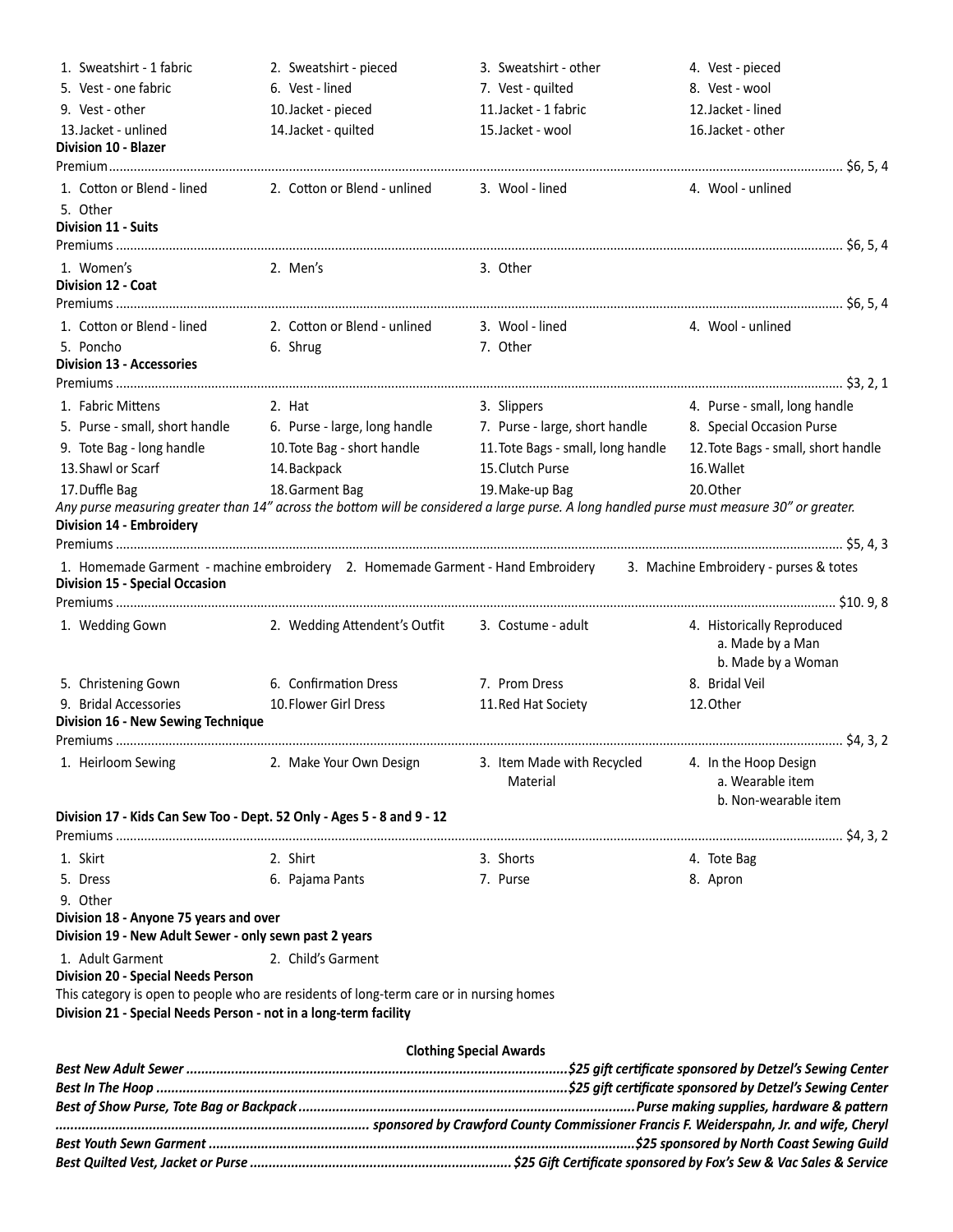# Dept. 42 & 52 Section 2 - Needlework

**Naomi Bozinovich,** Co Chair

**Mary Sturgis,** Co Chair

Items entered in Division 1 - Division 12 must have needlework on them to be accepted for display and considered for judging. Note - a duplicate item cannot be accepted into an "Other" category.

## **Division 1 - Small Doily/Centerpiece - under 12"**

| 1. Crocheted Edge                                     | 2. Crocheted - solid                                                                                          | 3. Embroidered                                      | 4. Cross Stitch                                       |
|-------------------------------------------------------|---------------------------------------------------------------------------------------------------------------|-----------------------------------------------------|-------------------------------------------------------|
| 5. Cut Work                                           | 6. Knitted                                                                                                    | 7. Solid Tatting                                    | 8. Tatted Edge                                        |
| 9. Hand Quilted                                       | 10. Combination of 2+ listed skills                                                                           |                                                     |                                                       |
| Division 2 - Large Doily/Centerpiece - over 12"       |                                                                                                               |                                                     |                                                       |
|                                                       |                                                                                                               |                                                     |                                                       |
| 1. Crocheted Edge                                     | 2. Crocheted Solid - 12" - 24"                                                                                | 3. Crocheted Solid - over 24" 4. Embroidered - hand |                                                       |
| 5. Cross Stitch                                       | 6. Cut Work                                                                                                   | 7. Knitted                                          | 8. Tatted Edge                                        |
| 9. Solid Tatted<br><b>Division 3 - Novelty Doily</b>  | 10. Hand Quilted                                                                                              | 11. Combinaton of 2+ listed skills                  |                                                       |
|                                                       |                                                                                                               |                                                     |                                                       |
| 1. Crocheted                                          | 2. Knitted                                                                                                    |                                                     | 3. Embroidered - hand 4. Other - with hand needlework |
| Division 4 - Curtains - 2                             |                                                                                                               |                                                     |                                                       |
|                                                       |                                                                                                               |                                                     |                                                       |
| 1. Crocheted                                          | 2. Knitted and the state of the state of the state of the state of the state of the state of the state of the |                                                     | 3. Embroidered - hand 4. Other - with hand needlework |
| Division 5 - Luncheon Cloths - up to 36"              |                                                                                                               |                                                     |                                                       |
|                                                       |                                                                                                               |                                                     |                                                       |
|                                                       | 1. Crocheted Edge 2. Crocheted - Solid                                                                        | 3. Embroidered - hand 4. Crewel Work                |                                                       |
| 5. Cut Work<br>Division 6 - Tablecloths - over 36"    | 6. Cross Stitch                                                                                               | 7. Tatted Edge                                      | 8. Combination of 2+ listed skills                    |
|                                                       |                                                                                                               |                                                     |                                                       |
| 1. Crocheted Edge                                     | 2. Crocheted - Solid                                                                                          | 3. Embroidered - hand                               | 4. Crewel Work                                        |
| 5. Cut Work                                           | 6. Cross Stitch                                                                                               | 7. Tatted Edge                                      | 8. Combination 2+ listed skills                       |
| Division 7 - Placemat, Coasters, Napkins, Mug Mats    |                                                                                                               |                                                     |                                                       |
|                                                       |                                                                                                               |                                                     |                                                       |
| 1. Placemats - 4                                      | 2. Napkins - 4                                                                                                | 3. Coasters - 4                                     | 4. Mug Mats - 2, over 4" x 6"                         |
| 1. Woven                                              |                                                                                                               | 1. Hand Quilted                                     |                                                       |
| 2. Crocheted                                          |                                                                                                               | 2. Crocheted<br>3. Cross Stitched                   |                                                       |
|                                                       |                                                                                                               | 4. Knitted                                          |                                                       |
| <b>Division 8 - Dresser Scarves &amp; Runners</b>     |                                                                                                               |                                                     |                                                       |
|                                                       |                                                                                                               |                                                     |                                                       |
| 1. Crocheted Edge                                     | 2. Solid Crochet                                                                                              | 3. Embroidered - hand 4. Crewel Work                |                                                       |
| 5. Cross Stitch                                       | 6. Tatted Edge                                                                                                | 7. Appliqued                                        | 8. Combination 2+ listed skills                       |
| <b>Division 9- Pillowcases - 2</b>                    |                                                                                                               |                                                     |                                                       |
|                                                       |                                                                                                               |                                                     |                                                       |
| 1. Crocheted Edge - at least 1" 2. Embroidered - hand |                                                                                                               | 3. Cross Stitch                                     | 4. Combination 2+ listed skills                       |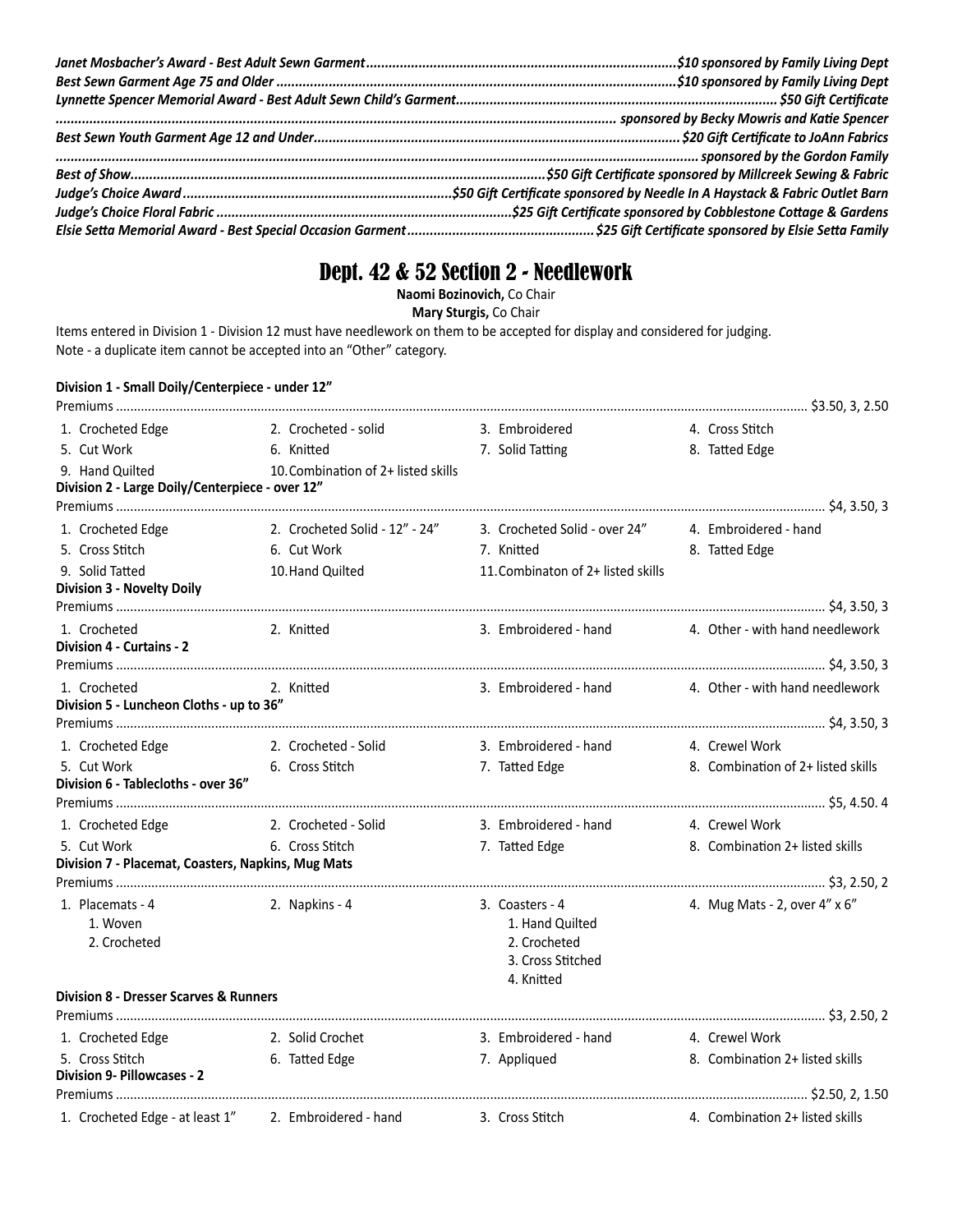## **Division 10 - Towels, Dishcloths & Aprons**

| 1. Towel - 1<br>a. Crocheted Edge<br>b. Crocheted Solid<br>c. Knitted Edge<br>d. Knitted Solid<br>e. Tatted Edge<br>f. Embroidered - hand<br>g. Cross Stitch<br><b>Division 11 - Table Accessories</b> | 2. Dish Clothes<br>a. Crocheted<br>b. Knitted                                                                                                               | 3. Towel & Dishcloth Set<br>a. Crocheted<br>b. Knitted                                                                                                                                                      | 4. Apron<br>a. Crocheted<br>b. Knitted<br>c. Embroidered - hand<br>d. Cross Stitch                                       |
|--------------------------------------------------------------------------------------------------------------------------------------------------------------------------------------------------------|-------------------------------------------------------------------------------------------------------------------------------------------------------------|-------------------------------------------------------------------------------------------------------------------------------------------------------------------------------------------------------------|--------------------------------------------------------------------------------------------------------------------------|
| 1. Potholders - 2                                                                                                                                                                                      | 2. Trivet $-1$                                                                                                                                              | 3. Casserole Carrier                                                                                                                                                                                        |                                                                                                                          |
| 1. Hand Quilted<br>2. Crocheted<br>3. Knitted<br>4. Pieced<br>5. Woven<br><b>Division 12 - Handkerchief</b>                                                                                            | 1. Crocheted<br>2. Knitted<br>3. Woven                                                                                                                      | 1. Crocheted<br>2. Knitted<br>3. Embroidered - hand<br>4. Applique<br>5. Hand Quilted                                                                                                                       |                                                                                                                          |
|                                                                                                                                                                                                        |                                                                                                                                                             |                                                                                                                                                                                                             |                                                                                                                          |
| 1. Crocheted Edge<br>5. Combination 2+ listed skills<br><b>Division 13 - Crocheted Wearing Apparel</b>                                                                                                 | 2. Tatted Edge                                                                                                                                              | 3. Embroidered - hand                                                                                                                                                                                       | 4. Cross Stitch                                                                                                          |
| 1. Baby<br>1. Hat or Cap<br>2. Mittens<br>3. Booties<br>4. Bib                                                                                                                                         | $$2, 1.50, 1$ 2. Baby Clothes<br>1. Sweater<br>2. Sweater, cap, bootie set<br>3. Dress<br>4. Coat Bunting<br>5. Christening Outfit<br>6. Other Baby Clothes | \$4, 3.50, 3 3. Child Accessories \$3, 2.50, 2 4. Child Clothes<br>1. Hat or Cap<br>2. Mittens or Gloves<br>3. Scarf or Shawl<br>4. Socks or Slippers<br>5. Fingerless Gloves<br>6. Other Child Accessories | \$6, 5.50, 5<br>1. Cardigan<br>2. Pullover<br>3. Vest<br>4. Dress<br>5. Coat<br>6. Poncho<br>7. Other Child Clothes      |
| 5. Adult Accessories<br>\$3, 2.50, 2<br>1. Hat or Cap<br>2. Mittens<br>3. Gloves<br>4. Shawl<br>5. Scarf - winter<br>6. Scarf - decorative/fancy<br>7. A Set - 2 items<br>8. Slippers                  | 9. Socks<br>10. Poncho<br>11. Purse or Tote<br>12. Collar<br>13. Belt<br>14. Cowl or Mobius<br>15. Fingerless Gloves<br>16. Other Adult Accessories         | 6. Adult Clothes<br>\$6, 5.50, 5<br>1. Woman's Cardigan<br>2. Man's Cardigan<br>3. Woman's Pullover<br>4. Man's Pullover<br>5. Woman's Vest                                                                 | 6. Man's Vest<br>7. Dress<br>8. Suit<br>9. Coat<br>10. Other                                                             |
| Division 14 - Hand Knit Wearing Apparel                                                                                                                                                                |                                                                                                                                                             |                                                                                                                                                                                                             |                                                                                                                          |
| 1. Baby Items<br>1. Hat or Cap<br>2. Mittens<br>3. Booties<br>4. Bib                                                                                                                                   | \$2, 1.50, 1 2. Baby Clothes<br>1. Sweater<br>2. Sweater, Cap, Bootie Set<br>3. Dress<br>4. Coat - bunting<br>5. Christening Set<br>6. Other Baby Clothes   | \$4, 3.50, 3 3. Child Accessories<br>1. Hat or Cap<br>2. Mittens or Gloves<br>3. Scarf or Shawl<br>4. Socks or Slippers<br>5. A Set - 2 items<br>6. Other Child Accessories                                 | \$6, 5.50, 5<br>$$3, 2, 1$ 4. Child Clothes<br>1. Cardigan<br>2. Pullover<br>3. Vest<br>4. Dress<br>5. Coat<br>6. Poncho |
| 5. Adult Accessories<br>\$3, 2, 1<br>1. Hat or Cap<br>2. Mittens<br>3. Gloves<br>4. Shawl<br>5. Scarf - winter<br>6. Scarf - decorative/fancy<br>7. A Set - 2 items<br>8. Slippers                     | 9.Socks<br>10. Poncho<br>11. Purse or Tote<br>12. Collar<br>13. Belt<br>14. Cowl or Mobius<br>15. Fingerless Gloves<br>16. Other Adult Accessories          | 6. Adult Clothes<br>\$6, 5.50, 5<br>1. Woman's Cardigan<br>2. Man's Cardigan<br>3. Woman's Pullover<br>4. Man's Pullover<br>5. Woman's Vest                                                                 | 6. Man's Vest<br>7. Dress<br>8. Suit<br>9. Coat<br>10. Other Adult Clothes                                               |

**Division 15 - Machine Knitted Apparel**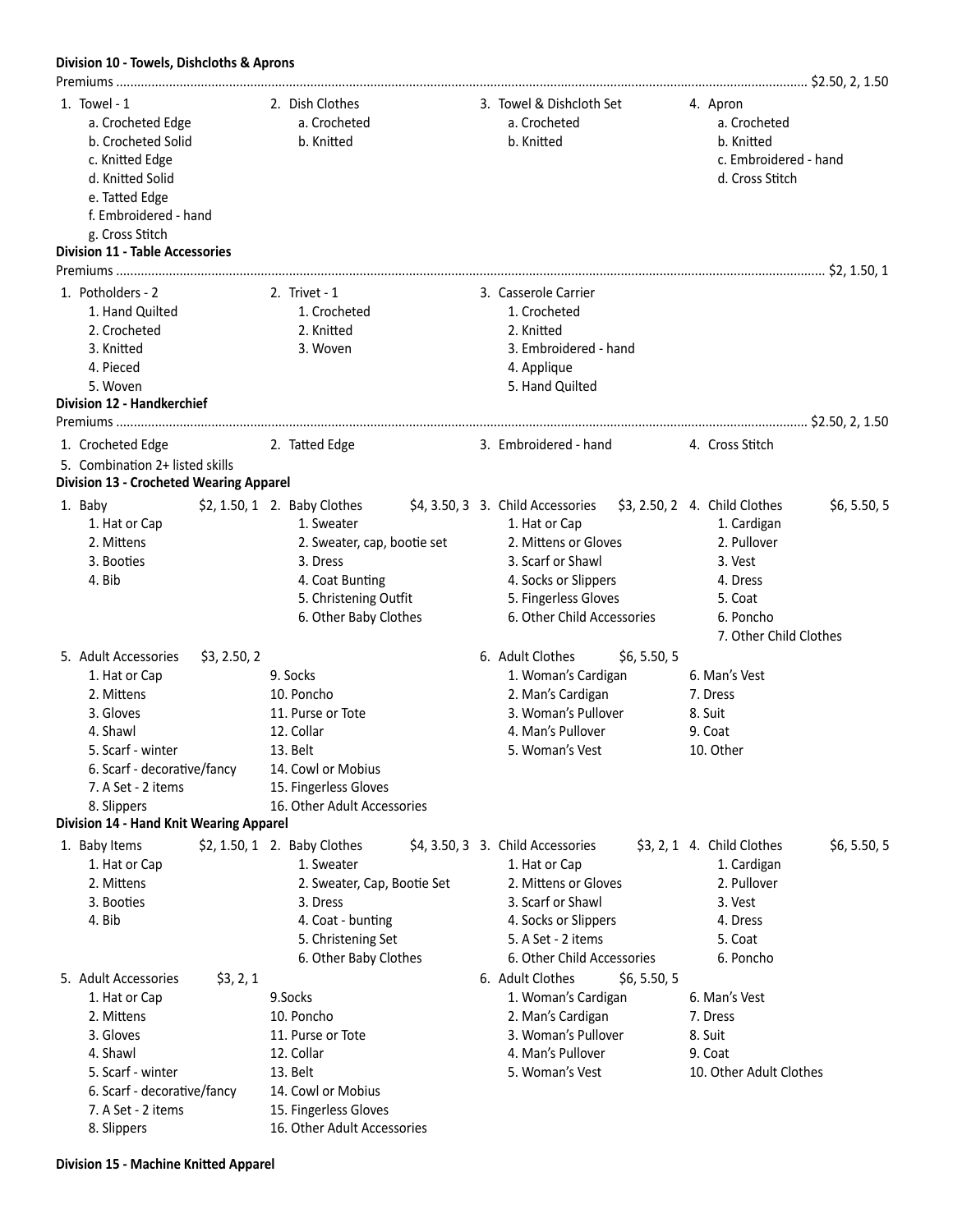| 1. Baby Items<br>Division 16 - Loom Woven                                                                                              |          | 2. Children's Items                                                                                                                          |                             | 3. Adult Items                                                                                    |              |                              |
|----------------------------------------------------------------------------------------------------------------------------------------|----------|----------------------------------------------------------------------------------------------------------------------------------------------|-----------------------------|---------------------------------------------------------------------------------------------------|--------------|------------------------------|
| 1. Baby Items<br>1. Hats<br>2. Mittens<br>3. Booties<br>4. Other Baby Items<br><b>Division 17 - Knooked Articles</b>                   |          | $$2, 1.50, 1$ 2. Children's Items<br>1. Hat<br>2. Mittens<br>3. Socks or Slippers<br>4. Sweather, Coat or Shawl<br>5. Other Children's Items | \$4, 3.50, 3 3. Adult Items | 1. Hat<br>2. Mittens<br>3. Socks or Slippers<br>4. Sweater, Coat or Shawl<br>5. Other Adult Items | \$4, 3.50, 3 |                              |
| 1. Household Items<br>Division 18 - Hand Spun Articles                                                                                 |          | 2. Wearing Apparel                                                                                                                           |                             |                                                                                                   |              |                              |
|                                                                                                                                        |          |                                                                                                                                              |                             |                                                                                                   |              |                              |
| 1. Baby Items                                                                                                                          |          | 2. Children's Items                                                                                                                          |                             | 3. Adult Items                                                                                    |              |                              |
| 1. Hat                                                                                                                                 | 5. Coat  | 1. Hat                                                                                                                                       | 5. Poncho                   | 1. Hat                                                                                            | 5. Poncho    |                              |
| 2. Mittens                                                                                                                             | 6. Shawl | 2. Mittens                                                                                                                                   | 6. Scarf                    | 2. Mittens                                                                                        | 6. Scarf     |                              |
| 3. Booties<br>4. Sweater                                                                                                               | 7. Other | 3. Socks/<br>Slippers                                                                                                                        | 7. Shawl                    | 3. Socks/<br>Slippers                                                                             | 7. Shawl     |                              |
|                                                                                                                                        |          | 4. Sweater                                                                                                                                   | 8. Other                    | 4. Sweater                                                                                        | 8. Other     |                              |
| <b>Division 19 - Felted Articles</b>                                                                                                   |          |                                                                                                                                              |                             |                                                                                                   |              |                              |
|                                                                                                                                        |          |                                                                                                                                              |                             |                                                                                                   |              |                              |
| 1. Knit or Crochet Felted<br>1. Hats<br>2. Purses<br>3. Jacket or Vest<br>4. Other                                                     |          | 2. Needle Felted<br>1. Hats<br>2. Purses<br>3. Jacket or Vest<br>4. Other                                                                    |                             | 3. Other Felted                                                                                   |              | 4. Felted Animal Themed Item |
| Division 20 - Purchased Clothing with Hand Needlework - No Machine                                                                     |          |                                                                                                                                              |                             |                                                                                                   |              |                              |
| Class 1 - Sweatshirts                                                                                                                  |          |                                                                                                                                              |                             |                                                                                                   |              |                              |
| 1. Knit Embellishments                                                                                                                 |          | 2. Cut Work                                                                                                                                  |                             | 3. Crocheted Embellishments                                                                       |              | 4. Counted Cross Stitch      |
| 5. Appliqued                                                                                                                           |          | 6. Sweatshirts                                                                                                                               |                             | 7. Christmas                                                                                      |              | 8. Halloween                 |
| 9. Other Holiday<br>Class 2 - Shirts                                                                                                   |          | 10. Hand Embroidery                                                                                                                          |                             |                                                                                                   |              |                              |
| 1. Appliqued<br>Class 3 - Jackets                                                                                                      |          | 2. Hand Embroidered                                                                                                                          |                             | 3. Other Hand Needlework                                                                          |              |                              |
| 1. Appliqued<br>Class 4 - T- Shirts                                                                                                    |          | 2. Hand Embroidered                                                                                                                          |                             | 3. Other Hand Needlework                                                                          |              |                              |
| 1. Appliqued<br>Class 5 - Sweater                                                                                                      |          | 2. Hand Embroidered                                                                                                                          |                             | 3. Other Hand Needlework                                                                          |              |                              |
| 1. Duplicate Stitch<br>Class 6 - Baby Items                                                                                            |          | 2. Counted Cross Stitch                                                                                                                      |                             | 3. Hand Embroidered                                                                               |              | 4. Other Hand Needlework     |
| 1. Bibs<br>5. Other Hand Needlework<br>Class 7 - Other Items                                                                           |          | 2. Blankets                                                                                                                                  |                             | 3. Sweatshirts/Sweaters                                                                           |              | 4. Holiday                   |
| 1. Socks/Slippers<br>Division 21 - Purchased Items with Machine Embroidery                                                             |          | 2. Pants/Shorts                                                                                                                              |                             | 3. Other Hand Needlework                                                                          |              |                              |
| 1. Runners                                                                                                                             |          | 2. Tablecloths                                                                                                                               |                             | 3. Pillowcases - 2                                                                                |              | 4. Wearing Apparel           |
| 5. Towel - 1<br><b>Division 22 - Special Needs Person</b>                                                                              |          | 6. Centerpiece/Doily                                                                                                                         |                             | 7. Other Purchased Item                                                                           |              |                              |
| This division recognizes the special needs of people who are or who qualify as a resident of long term care or nursing home facilities |          |                                                                                                                                              |                             |                                                                                                   |              |                              |
| 1. Rugs                                                                                                                                |          | 2. Pillowcases - 1                                                                                                                           |                             | 3. Potholder - 1                                                                                  |              | 4. Dishcloth - 1             |
| 5. Doily                                                                                                                               |          | 6. Towel Edged                                                                                                                               |                             | 7. Dresser Scarf                                                                                  |              | 8. Other Item                |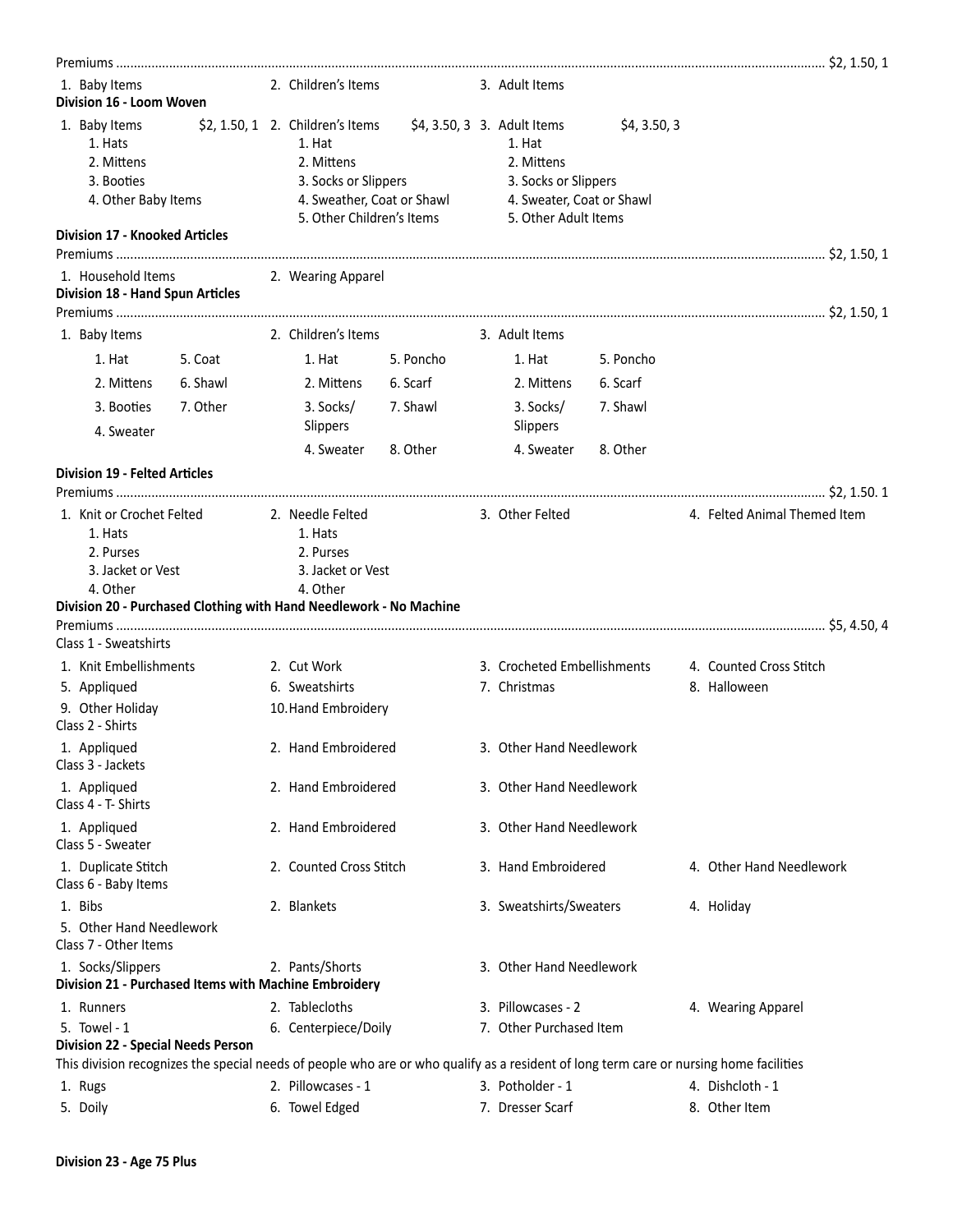1. Small Doily - under 12" 2. Large Doily - over 12" 3. Novelty Doily 4. Tablecloth 5. Placemats - 2 6. Pillowcases - 1 7. Towel 8. Dishcloth - 1 9. Potholder - 1 10.Handkerchief 11.Crocheted Accessories 12.Crocheted Clothing 13.Knitted Accessories 14.Knitted Clothing 15.Embellished Clothing 16.Made from Hand Spun Yarn **Division 24 - Loop Yarn**

1. Wearing Apparel 2. Household Item - no afghans

**Needlework Special Awards**

*Best of Show Hand Knitted Mittens receives \$25 and the Florence Cronin Memorial Award Best Item in the 75 & Older Division receives \$25 sponsored by Crawford County Active Aging Best Hand Spun Yarn Item receives \$25 gift certificate sponsored by NW PA Spinners & Weavers Guild Best Item Made with Alpaca Yarn receives 3 Skeins of Yarn sponsored by Forest Glen Alpacas Grand Champion Hand Knitted Item receives \$25 sponsored by the Yarn Vault Grand Champion Hand Embroidered Item receives \$10 sponsored by the Family Living Department Best of Show Crocheted Mittens receives \$25 and the Helen Bowser Memorial Award Grand Champion Crocheted Item receives \$25 sponsored by the Yarn Vault Best Hand Knit Item in the Youth Division receives \$25 sponsored by Mary Sturgis Best Crocheted Item in the Youth Division receives \$10 sponsored by Naomi Bozinovich*

If any of the sponsors listed go out of business or for any other reason cannot provide the special award listed; The Crawford County Fair Association or the Family Living Department are not responsible for the award.

## Dept. 42 & 52 Section 3 - Wall Hangings

**Elaine Fertig,** Vice Chair - 251- 923-6532

Two or three items may be entered as a set to be judged as one item.

**Division 1 - Framed Wall Hanging** - ready to hang with wire. Metal brackets only on frames smaller than 7" x 9".

| Class 1 - Counted Cross Stitch on Aida Cloth                                |                                      |                                           |              |
|-----------------------------------------------------------------------------|--------------------------------------|-------------------------------------------|--------------|
| 1. $11 \times 14$ or larger                                                 | 2. $7 \times 9$ up to $11 \times 14$ | 3. Smaller than 7 x 9                     | 4. Animal    |
| 5. Sampler                                                                  |                                      |                                           |              |
| Class 2 - Counted Cross Stitch                                              |                                      |                                           |              |
| 1. 11 x 14 or larger                                                        | 2. 7 x 9 up to 11 x 14               | 3. Small than 7 x 9                       | 4. Animal    |
| 5. Sampler<br>Class 3 - Counted Cross Stitch - combined with other stitches |                                      |                                           |              |
|                                                                             |                                      |                                           |              |
| 1. 8 x 10 or larger<br>Class 4 - Embroidery                                 | 2. Smaller than 8 x 10               |                                           |              |
| 1. Stamped Design                                                           | 2. Brazilian and Ribbon              | 3. Blackwork                              | 4. Hardanger |
| 5. Needle Punch<br>Class 5 - Crewel                                         | 6. Pulled or Drawn Thread            | 7. Stump Work                             | 8. Other     |
| Class 6 - Needlepoint/Canvas Work                                           |                                      |                                           |              |
| 1. Yarn                                                                     | 2. Finer Threads                     |                                           |              |
| Class 7 - Christmas                                                         |                                      |                                           |              |
| 1. 10 x 12 or Larger<br>Class 8 - Holiday other than Christmas              | 2. Smaller than 10 x 12              |                                           |              |
| Class 9 - Miniature under 4"                                                |                                      |                                           |              |
| Class 10 - Nursery Theme                                                    |                                      |                                           |              |
| Class 11 - Clock<br>Class 12 - Other                                        |                                      |                                           |              |
| <b>Division 2 - Unframed Wall Hanging</b>                                   |                                      |                                           |              |
|                                                                             |                                      |                                           |              |
| Classes:                                                                    |                                      |                                           |              |
| 1. Latch Hook                                                               | 2. Crochet                           | 3. Even Weave Fabric Designs 4. Christmas |              |
| 5. Holiday Other than Christmas                                             | 6. Other                             |                                           |              |
| <b>Division 3 - Original Design</b>                                         |                                      |                                           |              |
|                                                                             |                                      |                                           |              |
| Division 4 - Machine Embroidery Wall Hanging                                |                                      |                                           |              |
| <b>Division 5 - Applique</b>                                                |                                      |                                           |              |
|                                                                             |                                      |                                           |              |
|                                                                             |                                      |                                           |              |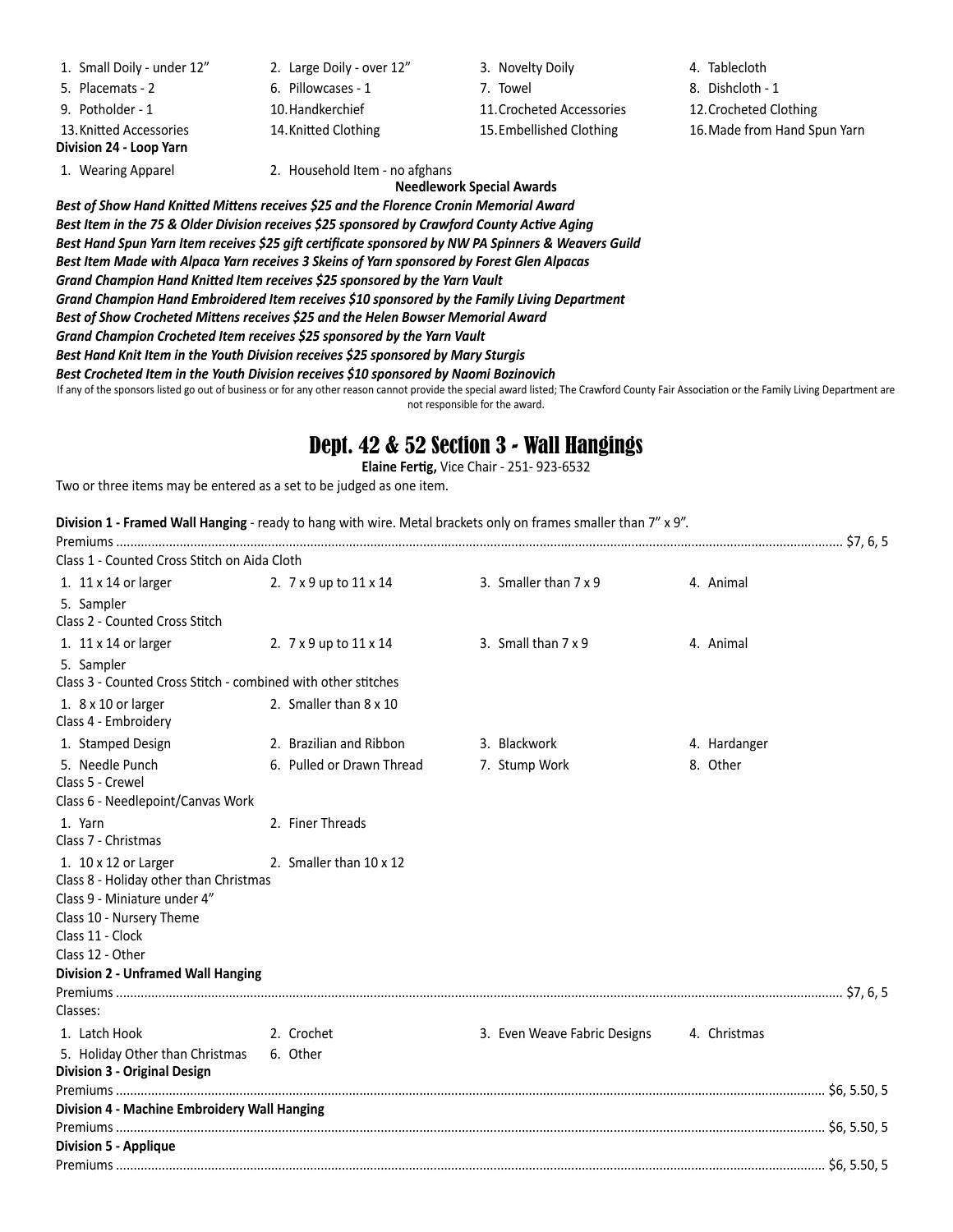| 1. Hand                                                              | 2. Machine                                                      | 3. Machine Digitized  |                    |  |
|----------------------------------------------------------------------|-----------------------------------------------------------------|-----------------------|--------------------|--|
| 1. Counted Cross Stitch                                              | 2. Embroidery<br>a. Hand<br>b. Machine                          | 3. Hand Knitted       | 4. Machine Knitted |  |
| 5. Crocheted                                                         | 6. Appliqued                                                    | 7. Pieced             | 8. Needlepoint     |  |
| 9. Other                                                             |                                                                 |                       |                    |  |
| 1. Cross Stitch                                                      | 2. Cross Stitch on Plastic - 14 3. Embroidered<br>count or less | a. Hand<br>b. Machine |                    |  |
|                                                                      |                                                                 |                       |                    |  |
|                                                                      |                                                                 |                       |                    |  |
| This division recognizes the people who live in long term care homes |                                                                 |                       |                    |  |
| 1. Cross Stitch                                                      | 2. Embroidery                                                   | 3. Latch Hook         | 4. Plastic Canvas  |  |

5. Other

#### **WALL HANGING AWARDS**

- *• Grand Champion Framed Wall Hanging receives \$50 gift certificate sponsored by French Creek Framing and Fine Arts*
- *• Grand Champion Non-Framed Wall Hanging receives an award sponsored by the Crawford County Chapter of The Embroiderers' Guild of America, Inc.*
- *• Aida Large Picture, Sample and Animal Class Winner receives \$10 gift certificate from The Craft Patch*
- *• Other Fabric Large Picture, Sampler and Animal Class Winner receives \$10 gift certificate from The Craft Patch*
- *• Large Combined Stitches Class Winner receives \$10 gift certificate from The Craft Patch*
- *• Large Christmas Class Winner receives \$10 gift certificate from The Craft Patch*
- 1st place winners in Aida, medium and small pictures; Other Fabric, Medium and Small Pictures; Pulled or Drawn Thread, Small Combined *Stitches, Small Christmas, Holiday, Miniature, Nursery, Unframed Even Weave Fabric, Cross Stitch Original, Cross Stitch Stocking, and Cross Stitch Ornament receive \$5 gift certificate from The Craft Patch*
- *• 1st place ribbon winners in Cross Stitch Youth Categories receive a \$5 gift certificate from The Craft Patch*
- *• Spirit of America Award Counted Cross Stitch piece that depicts the spirit of America in honor of all service personnel past and present. Winner will receive \$25 sponsored by Roberta & Charles Pekar. Selection need not be a ribbon winner.*

If any of the sponsors listed go out of business or for any other reason cannot provide the special award listed; The Crawford County Fair Association or the Family Living Department are not responsible for the award.

## Dept. 42 & 52 Section 4 - Cushions, Toys, Miscellaneous

**Howard and Nancy Pears,** Chairs 814-336-3518

| <b>Division 1 - Cushions</b>           |                                                                             |                           |                                |
|----------------------------------------|-----------------------------------------------------------------------------|---------------------------|--------------------------------|
|                                        |                                                                             |                           | . \$5, 4, 3                    |
| Classes:                               |                                                                             |                           |                                |
| 1. Appliqued                           | 2. Candle Wicking                                                           | 3. Counted Cross          | 4. Crewel Work                 |
| 5. Crocheted                           | 6. Embroidered<br>a. Hand<br>b. Machine                                     | 7. Knitted                | 8. Latch Hook                  |
| 9. Needlepoint                         | 10. Novelty                                                                 | 11. Quilted               | 12. Woven                      |
| 13. Plain                              | 14. Christmas                                                               | 15. Holiday               | 16. Bed Dolls                  |
| 17. Piced<br><b>Division 2 - Dolls</b> | 18. Multi-techniques                                                        | 19. Ring Bearer           | 20. Other                      |
| Classes:                               |                                                                             |                           |                                |
| 1. Dolls - 12" or smaller              | 2. Dolls - 13" - 18"                                                        | 3. Dolls - 19" and larger | 4. Machine Embroidery - in the |
| 1. Cloth                               | 1. Cloth                                                                    | 1. Cloth                  | Hoop Cloth Doll                |
| 2. Crocheted                           | 2. Crocheted                                                                | 2. Crocheted              |                                |
| 3. Knitted                             | 3. Knitted                                                                  | 3. Knitted                |                                |
| 4. Character                           | 4. Character                                                                | 4. Character              |                                |
| 5. Set                                 | 5. Set                                                                      | 5. Set                    |                                |
|                                        | <b>Division 3 - Doll clothes</b> - may be a doll, but outfit only is judged |                           |                                |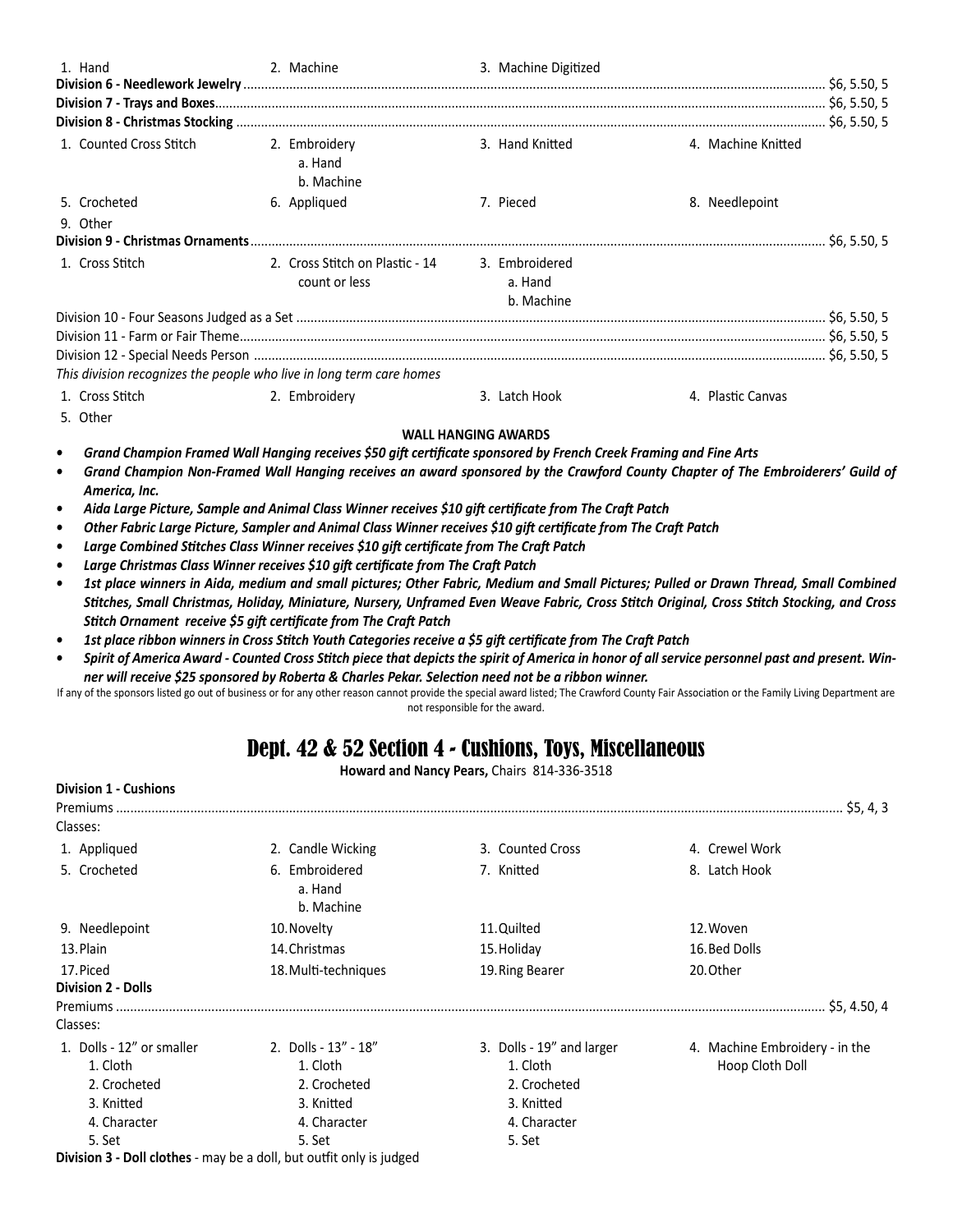| 1. Play Clothes - sewn 2. Fancy - sewn<br>5. Holiday<br>Division 4 - Stuffed Toys - No Dolls                                                                        |                                                                                                         |                                                             |             | 3. Crocheted                                                                                                          | 4. Knitted                                                                   |  |
|---------------------------------------------------------------------------------------------------------------------------------------------------------------------|---------------------------------------------------------------------------------------------------------|-------------------------------------------------------------|-------------|-----------------------------------------------------------------------------------------------------------------------|------------------------------------------------------------------------------|--|
| 1. Animals - small, 12" and under 2. Animals - medium, 13" - 18" 3. Animals - large, 19" and larger 4. Clowns - all sizes<br>1. Cloth<br>2. Crocheted<br>3. Knitted | 1. Cloth<br>2. Crocheted<br>3. Knitted                                                                  |                                                             |             | 1. Cloth<br>2. Crocheted<br>3. Knitted                                                                                | 1. Cloth<br>2. Crocheted<br>3. Knitted<br>4. Character Creatures<br>5. Other |  |
| <b>Division 5 - Miscellaneous</b>                                                                                                                                   |                                                                                                         |                                                             |             |                                                                                                                       |                                                                              |  |
| 1. Christmas Tree Skirt<br>1. Pieced<br>2. Appliqued<br>3. Crocheted<br>4. Counted Cross Stitch<br>5. Other                                                         | 1. Pieced<br>2. Appliqued<br>3. Felt-sewn<br>4. Crocheted<br>5. Beaded                                  | 6. Plastic<br>Canvas<br>7. Angels<br>8. Knitted<br>9. Other |             | 2. Christmas Ornaments 3. Other Holiday Decoration 4. Banners and Flags<br>1. Table Decorations<br>2. Door/Wall Decor |                                                                              |  |
| 5. Fabric Albums and Frames                                                                                                                                         | 6. Useful Articles Not Listed<br>1. Crocheted<br>2. Knitted<br>3. Sewn<br>4. Cross Stitched<br>5. Other |                                                             |             | 7. Latest and Newest Creations                                                                                        | 8. Bookmarks<br>1. Crocheted<br>2. Knitted<br>3. Other                       |  |
| 9. Pillowcases - sewn<br><b>Division 6 - Special Needs Person</b><br>This category open to people who are residents of long-term care or in a nursing home          | 10. Patriotic Item                                                                                      |                                                             |             |                                                                                                                       |                                                                              |  |
| 1. Cushion                                                                                                                                                          | 2. Doll                                                                                                 |                                                             |             | 3. Stuffed Animal                                                                                                     | 4. Ornament                                                                  |  |
| 5. Book Marker<br>Division 7 - Special Needs Person - not in a long term care facility                                                                              | 6. Other                                                                                                |                                                             |             |                                                                                                                       |                                                                              |  |
| 5. Book Marker<br><b>Division 8 - Fleeces</b>                                                                                                                       | 6. Other                                                                                                |                                                             |             |                                                                                                                       |                                                                              |  |
|                                                                                                                                                                     |                                                                                                         |                                                             |             |                                                                                                                       |                                                                              |  |
| 1. Blankets<br>1. Sewn<br>2. Tied                                                                                                                                   | 2. Pillows<br>1. Sewn<br>2. Tied                                                                        |                                                             | 3. Clothing | 1. Scarf<br>2. Hat<br>3. Other                                                                                        |                                                                              |  |
| <b>Division 9 - Recycled Materials</b>                                                                                                                              |                                                                                                         |                                                             |             |                                                                                                                       |                                                                              |  |
| 1. Metal<br>Division 10 - Dogs & Cats                                                                                                                               | 2. Non-Metal                                                                                            |                                                             |             |                                                                                                                       |                                                                              |  |
| 1. Clothes<br><b>Division 11 - Duct Tape</b>                                                                                                                        | 2. Bed                                                                                                  |                                                             | 3. Toys     |                                                                                                                       | 4. Other                                                                     |  |
| 1. Hat<br><b>Division 12 - Decorated Cards</b>                                                                                                                      | 2. Clothing                                                                                             |                                                             | 3. Other    |                                                                                                                       |                                                                              |  |
| 1. Holiday                                                                                                                                                          | 2. Other                                                                                                |                                                             |             |                                                                                                                       |                                                                              |  |

**Division 13 - Clothesline Crafts**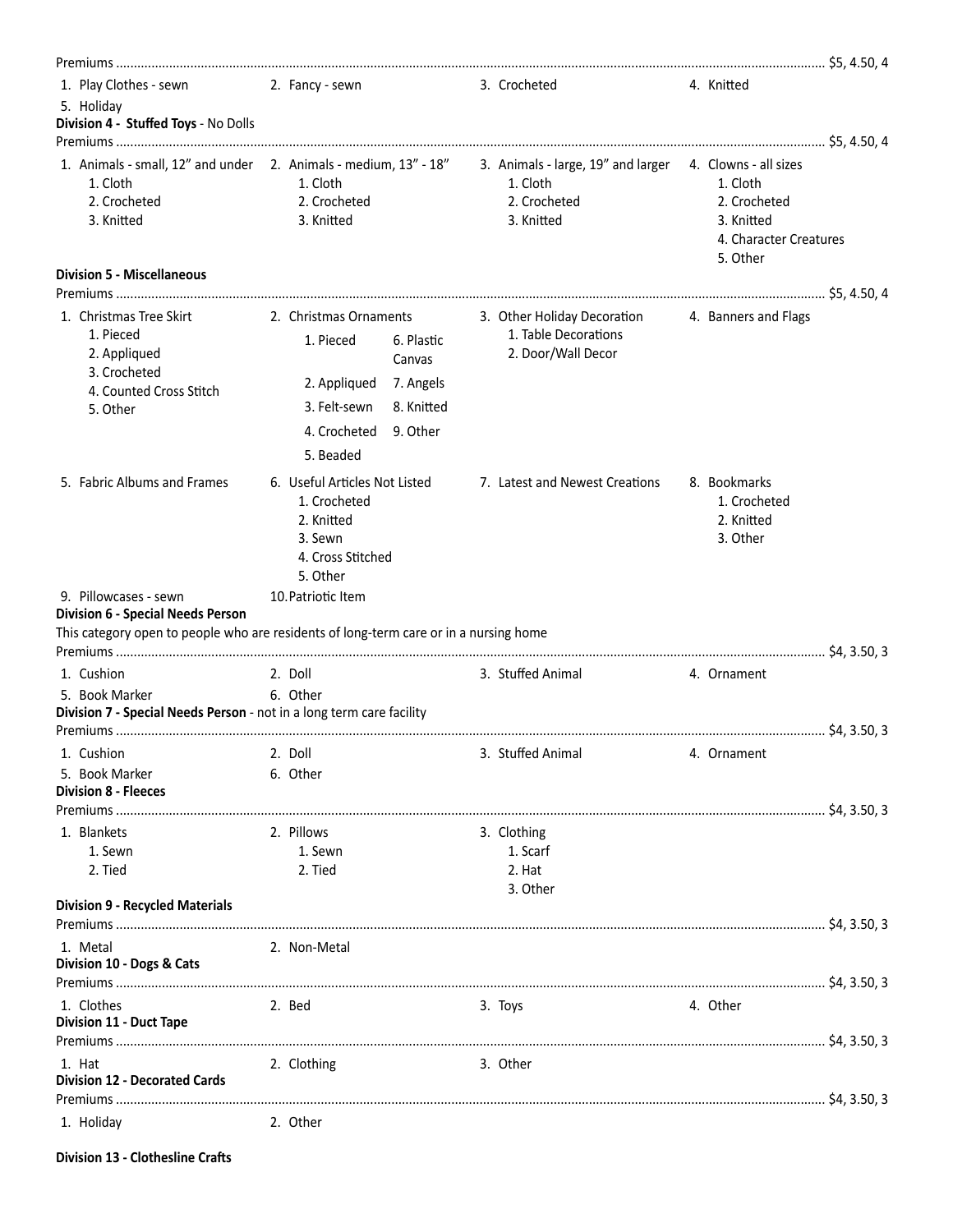| Premiums                                                                                     |               |                                                                                                                                  |          |  |
|----------------------------------------------------------------------------------------------|---------------|----------------------------------------------------------------------------------------------------------------------------------|----------|--|
| 1. Baskets<br><b>Division 14 - Exceptional Items</b>                                         | 2. Tote Bags  | 3. Purses                                                                                                                        | 4. Other |  |
|                                                                                              |               |                                                                                                                                  |          |  |
| 1. Under 12"                                                                                 | $2.12" - 24"$ | 3. Over 24"                                                                                                                      |          |  |
| <b>CUSHIONS, TOYS, ETC. SPECIAL AWARDS</b>                                                   |               |                                                                                                                                  |          |  |
| 1st Place Cross Stitch Tree Skirt receives \$5 gift certificate sponsored by The Craft Patch |               |                                                                                                                                  |          |  |
| 1st Place Cross Stitch Pillow receives \$5 gift certificate sponsored by The Craft Patch     |               |                                                                                                                                  |          |  |
|                                                                                              |               | Judge's Choice Patriotic Item from Dept 42 Section 4 receives \$25 gift certificate sponsored by Fox's Sew & Vac Sales & Service |          |  |
| Best Quilted Cushion receives \$30 gift certificate sponsored by Karen's Quilting Studio     |               |                                                                                                                                  |          |  |
|                                                                                              |               | A Special Needs Person living in the community or long term facility receives \$20 sponsored by Pears' Family                    |          |  |
|                                                                                              |               | Judge's Choice in Dept 52 Section 4 - Youth receives \$20 sponsored by Simonetta Auction Service                                 |          |  |
| Judge's Choice Clothesline Crafts receives \$20 sponsored by Stitichin' by the Woods         |               |                                                                                                                                  |          |  |
|                                                                                              |               |                                                                                                                                  |          |  |
| Best Banner or Flag receives \$20 gift certificate sponsored by Twin Pies                    |               |                                                                                                                                  |          |  |
| Judge's Choice receives \$20 gift certificate sponsored by Outlooks by Snooks                |               |                                                                                                                                  |          |  |
|                                                                                              |               | Judge's Choice Best Dressed Doll receives \$20 gift certificate sponsored by Outlooks by Snooks                                  |          |  |

## Dept. 42 & 52 Section 5 - Afghans

**Collene Munn**, Vice Chair 814-333-8595 just2munns@zoominternet.net

Due to limited space, no more than ten (10) afghans can be accepted by an individual exhibitor. Any afghan that is stained, soiled, or has odors such as cigarette smoke, musty, or any other offensive odors will not be judged. All exhibits must have been done by the exhibitor and finished since the last Fair. Afghans should be blocked. Premiums .............................................................................................................................................................................................................. \$5, 4, 3

#### **Division 1 - Baby Afghans**

| DIVISION I - DADY AIRNANS<br>Class 1 - Crocheted               |                                                                     |                                |                                |
|----------------------------------------------------------------|---------------------------------------------------------------------|--------------------------------|--------------------------------|
| 1. Afghan Stitch/Embroidered                                   | 2. Any One Piece Shape                                              | 3. Fisherman                   | 4. Navajo                      |
| 5. Panel/Strip                                                 | 6. Ripple                                                           | 7. Shell                       | 8. Multi-Square/Octagon/Circle |
| 9. Multi-Stitch                                                | 10.Stripe                                                           | 11. Mandala                    | 12. Waffle                     |
| 13. Popcorn - cluster                                          | 14. Mile A Minute                                                   | 15. Broomstick                 | 16. Cable                      |
| 17. Filet                                                      | 18. Other                                                           |                                |                                |
| ** Multi-stitch must have more than three different stitches** |                                                                     |                                |                                |
| Class 2 - Knitted                                              |                                                                     |                                |                                |
| 1. Fan                                                         | 2. Cable                                                            | 3. Square                      | 4. Strips                      |
| 5. Popcorn                                                     | 6. Finger Knitted                                                   | 7. Other                       | 8. Machine Knitted             |
| Division 2 - Lap Robes, 36" x 45"                              |                                                                     |                                |                                |
| Class 1 - Crocheted                                            |                                                                     |                                |                                |
| 1. Afghan Stitch/Embroidered                                   | 2. Fisherman                                                        | 3. Navajo                      | 4. Panels/Strip                |
| 5. Ripple                                                      | 6. Shell                                                            | 7. Multi Square/Octagon/Circle | 8. Multi Stitch                |
| 9. Stripe                                                      | 10. Mandala                                                         | 11. Waffle                     | 12. Popcorn - cluster          |
| 13. Mile A Minute                                              | 14. Broomstick                                                      | 15. Cable                      | 16. Any One Piece Shape        |
| 17. Filet                                                      | 18. Other                                                           |                                |                                |
|                                                                |                                                                     |                                |                                |
| Class 2 - Knitted                                              |                                                                     |                                |                                |
| 1. Fan                                                         | 2. Cable                                                            | 3. Square                      | 4. Strips                      |
| 5. Popcorn                                                     | 6. Finger Knitted                                                   | 7. Other                       | 8. Machine Knitted             |
|                                                                | Division 3 - Medium Afghans, Larger than 36"x45", less than 45"x60" |                                |                                |
| Class 1 - Crocheted                                            |                                                                     |                                |                                |
| 1. Afghan Stitch/Embroidered                                   | 2. Fisherman                                                        | 3. Navajo                      | 4. Panels/Strip                |
| 5. Ripple                                                      | 6. Shell                                                            | 7. Multi Square/Octagon/Circle | 8. Multi Stitch                |
| 9. Stripe                                                      | 10. Mandala                                                         | 11. Waffle                     | 12. Popcorn - cluster          |
| 13. Mile A Minute                                              | 14. Broomstick                                                      | 15. Cable                      | 16. Any One Piece Shape        |
| 17. Filet                                                      | 18. Other                                                           |                                |                                |
| ** Multi-stitch must have more than three different stitches** |                                                                     |                                |                                |
| Class 2 - Knitted                                              |                                                                     |                                |                                |
| 1. Fan                                                         | 2. Cable                                                            | 3. Square                      | 4. Strips                      |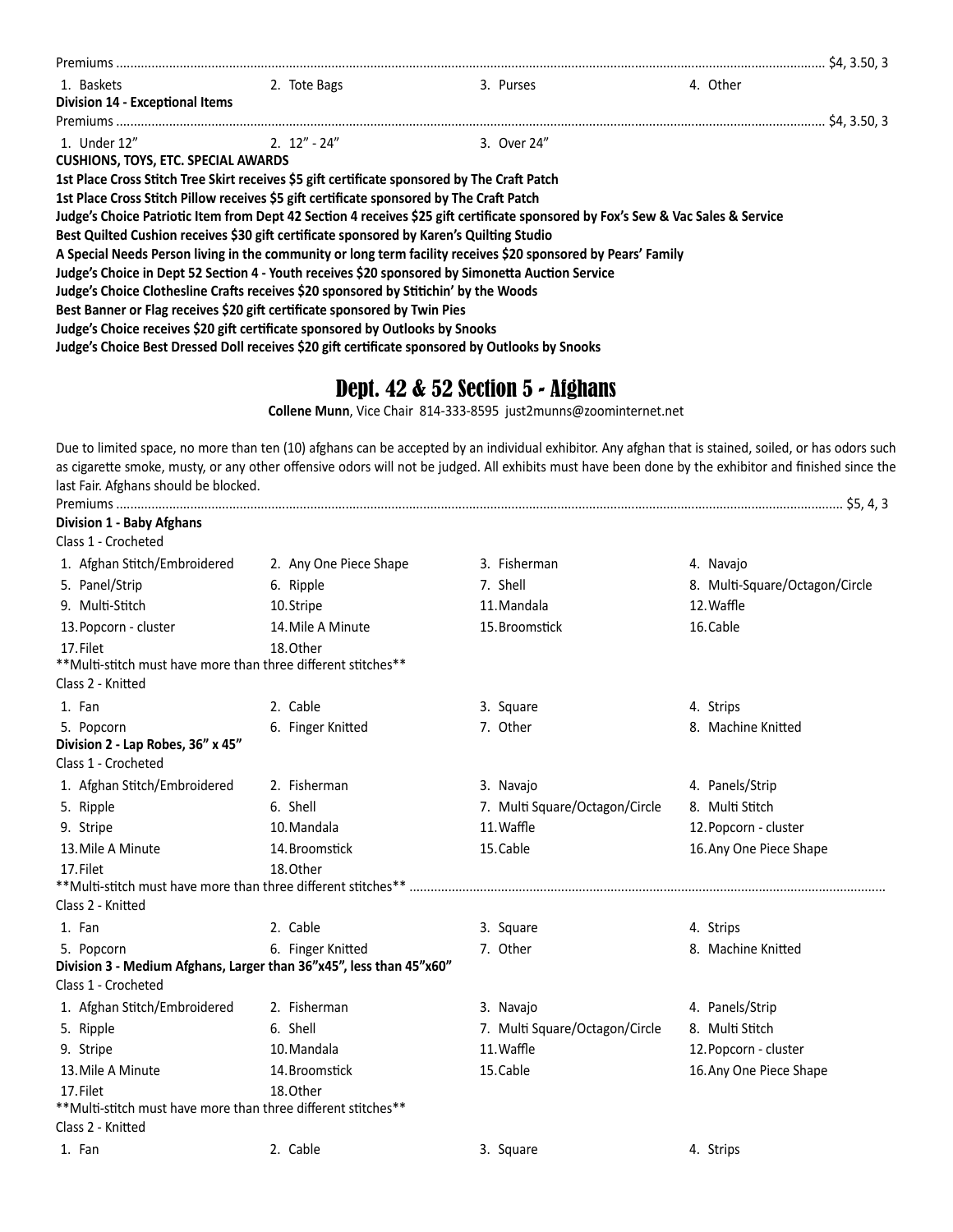| 5. Popcorn                                                                                       | 6. Finger Knitted | 7. Other                                                                                                                                               | 8. Machine Knitted      |
|--------------------------------------------------------------------------------------------------|-------------------|--------------------------------------------------------------------------------------------------------------------------------------------------------|-------------------------|
|                                                                                                  |                   |                                                                                                                                                        |                         |
| Division 4 - Large Afghans, larger than 45"X60" less than 76"x110" Class 1 - Crocheted           |                   |                                                                                                                                                        |                         |
| 1. Afghan Stitch/Embroidered                                                                     | 2. Fisherman      | 3. Navajo                                                                                                                                              | 4. Panels/Strip         |
| 5. Ripple                                                                                        | 6. Shell          | 7. Multi Square/Octagon/Circle                                                                                                                         | 8. Multi Stitch         |
| 9. Stripe                                                                                        | 10. Mandala       | 11. Waffle                                                                                                                                             | 12. Popcorn - cluster   |
| 13. Mile A Minute                                                                                | 14. Broomstick    | 15. Cable                                                                                                                                              | 16. Any One Piece Shape |
| 17. Filet                                                                                        | 18. Other         |                                                                                                                                                        |                         |
| ** Multi-stitch must have more than three different stitches**<br>Class 2 - Knitted              |                   |                                                                                                                                                        |                         |
| 1. Fan                                                                                           | 2. Cable          | 3. Square                                                                                                                                              | 4. Strips               |
| 5. Popcorn                                                                                       | 6. Finger Knitted | 7. Other                                                                                                                                               | 8. Machine Knitted      |
| Division 5 - Bedspread Afghans, 76" x 110" or larger                                             |                   |                                                                                                                                                        |                         |
| 1. Crocheted                                                                                     | 2. Knitted        |                                                                                                                                                        |                         |
| Division 6 - Novelty Afghan, any size                                                            |                   |                                                                                                                                                        |                         |
| Division 7 - Original Design, any size                                                           |                   |                                                                                                                                                        |                         |
| Division 8 - Woven, any size<br>Division 9 - Purchased Cloth with Counted Cross Stitch, any size |                   |                                                                                                                                                        |                         |
| Division 10 - 75 Years and over                                                                  |                   |                                                                                                                                                        |                         |
| 1. Crocheted                                                                                     | 2. Knitted        |                                                                                                                                                        |                         |
| Division 12 - Special Needs Person                                                               |                   |                                                                                                                                                        |                         |
|                                                                                                  |                   | This category is open to people who are residents of a long-term nursing home or special group homes                                                   |                         |
| 1. Crocheted Afghan<br><b>Special Afghan Awards</b>                                              | 2. Knitted Afghan |                                                                                                                                                        |                         |
|                                                                                                  |                   | Best of Show Baby Afghan receives \$25 JoAnn Fabrics gift certificate sponsored by Water's Edge Christian Services                                     |                         |
| Grand Champion Afghan receives 3 skeins of hand dyed yarn sponsored by Raval And Bloom           |                   |                                                                                                                                                        |                         |
|                                                                                                  |                   | Best of Show Hand Knitted Afghan receives \$25 sponsored by Setta Family in memory of Elsie Setta                                                      |                         |
|                                                                                                  |                   | Best of Show Large, One Color, Crocheted Afghan receives \$25 sponsored by the Cronin Family in memory of Aleen Waite                                  |                         |
|                                                                                                  |                   | Best of Show for Any Cloth with Cross Stitch on an Afghan receives \$5 gift certificate sponsored by The Craft Patch                                   |                         |
| Best of Show Youth Afghan receives \$10 sponsored by the Family Living Department                |                   |                                                                                                                                                        |                         |
|                                                                                                  |                   | Best of Show Afghan 75 Years and Over Class receives \$10 sponsored by the Family Living Department                                                    |                         |
|                                                                                                  |                   | If any of the sponsors listed go out of business or for any other reason cannot provide the special award listed; The Crawford County Fair Association |                         |

## or the Family Living Department are not responsible for the awards.

# Dept. 42 & 52 Section 6 - Quilts & Other Non-Wearable Quilted Article

**Merna Hilkert,** Vice Chair 814-397-5748

**Stephanie Mitchell,** Vice Chair 814-282-5442

#### **Rules:**

- 1. All hand and machine quilting must be done by the exhibitor.
- 2. Commercially quilted wall hangings, quilts and table runners will be judged only on construction, difficulty of pattern, and use of color. They are NOT being judged on quilting.
- 3. Any quilt that is quilted using a long arm quilting machine, whether quilted by the exhibitor or another individual, will be judged in the commercially quilted division, no exception.
- 4. Any quilt that is stained, soiled, unsanitary or covered with pet hair will not be judged.

|                         |                         |                         | \$5, 4, 3   |
|-------------------------|-------------------------|-------------------------|-------------|
| 1. Pieced               | 2. Appliqued            | 3. Paper Pieced         |             |
| 1. Hand Quilted         | 1. Hand Quilted         | 1. Hand Quilted         |             |
| 2. Machine Quilted      | 2. Machine Quilted      | 2. Machine Quilted      |             |
|                         |                         |                         | . \$5. 4. 3 |
| 1. Pieced               | 2. Appliqued            | 3. Paper Pieced         |             |
| 1. Hand Quilted         | 1. Hand Quilted         | 1. Hand Quilted         |             |
| 2. Machine Quilted      | 2. Machine Quilted      | 2. Machine Quilted      |             |
| 3. Commercially Quilted | 3. Commercially Quilted | 3. Commercially Quilted |             |
|                         |                         |                         |             |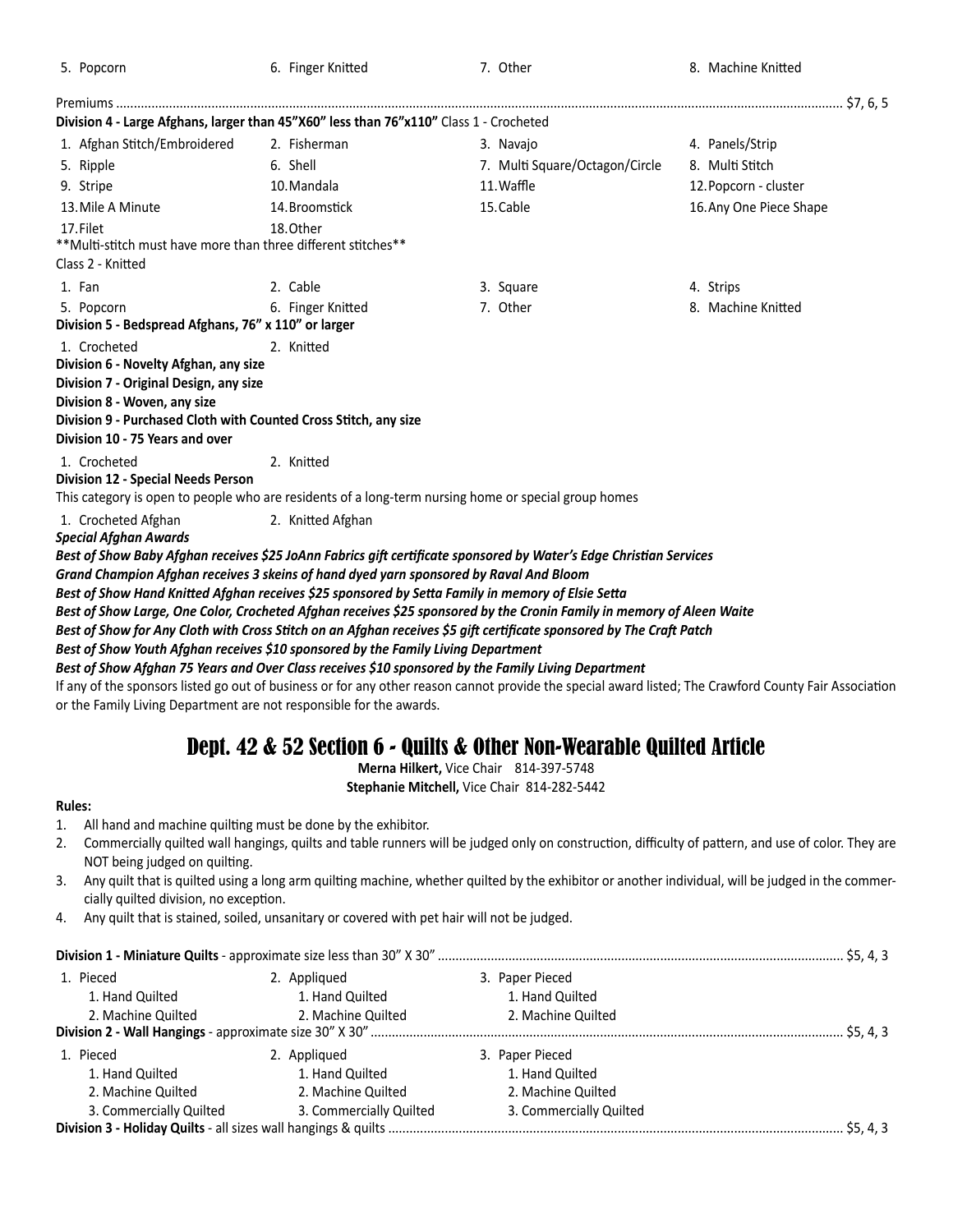| 1. Pieced                                                                                                                                              | 2. Appliqued                               | 3. Paper Pieced                          |                         |  |
|--------------------------------------------------------------------------------------------------------------------------------------------------------|--------------------------------------------|------------------------------------------|-------------------------|--|
| 1. Hand Quilted                                                                                                                                        | 1. Hand Quilted                            | 1. Hand Quilted                          |                         |  |
| 2. Machine Quilted                                                                                                                                     | 2. Machine Quilted                         | 2. Machine Quilted                       |                         |  |
|                                                                                                                                                        |                                            |                                          |                         |  |
|                                                                                                                                                        |                                            |                                          |                         |  |
| 1. Hand Quilted                                                                                                                                        | 2. Machine Quilted                         | 3. Commercially Quilted                  |                         |  |
| 1. Hand Quilted                                                                                                                                        | 2. Machine Quilted                         | 3. Commercially Quilted                  |                         |  |
| 1. Hand Quilted                                                                                                                                        | 2. Machine Quilted                         | 3. Commercially Quilted                  |                         |  |
|                                                                                                                                                        |                                            |                                          |                         |  |
| 1. Lap Size                                                                                                                                            | 2. Bed Size                                |                                          |                         |  |
| 1. Hand Quilted                                                                                                                                        | 1. Hand Quilted                            |                                          |                         |  |
| 2. Machine Quilted                                                                                                                                     | 2. Machine Quilted                         |                                          |                         |  |
| 3. Commercially Quilted 3. Commercially Quilted                                                                                                        |                                            |                                          |                         |  |
| Division 8 - Multiple Techniques Quilts - 3 or more techniques, ex. piecing, including paper piecing, appliqué, embellishment, and hand or machine     |                                            |                                          |                         |  |
|                                                                                                                                                        |                                            |                                          |                         |  |
|                                                                                                                                                        |                                            |                                          |                         |  |
| 1. Wall Hanging/Lap Size                                                                                                                               | 2. Bed Size                                |                                          |                         |  |
| 1. Hand Quilted                                                                                                                                        | 1. Hand Quilted                            |                                          |                         |  |
| 2. Machine Quilted                                                                                                                                     | 2. Machine Quilted                         |                                          |                         |  |
| 3. Commercially Quilted                                                                                                                                | 3. Commercially Quilted                    |                                          |                         |  |
|                                                                                                                                                        |                                            |                                          |                         |  |
| 1. Wall Hanging/Lap Size                                                                                                                               | 2. Bed Size                                |                                          |                         |  |
|                                                                                                                                                        |                                            |                                          |                         |  |
| 1. Hand Quilted                                                                                                                                        | 2. Machine Quilted                         | 3. Commercially Quilted                  |                         |  |
|                                                                                                                                                        |                                            |                                          |                         |  |
| 1. Wall Hanging/Lap Size                                                                                                                               | 2. Bed Size                                |                                          |                         |  |
|                                                                                                                                                        |                                            |                                          |                         |  |
| 1. Wall Hanging/Lap Size                                                                                                                               | 2. Bed Size                                |                                          |                         |  |
|                                                                                                                                                        |                                            |                                          |                         |  |
|                                                                                                                                                        |                                            |                                          |                         |  |
| 1. Hand Quilted                                                                                                                                        | 2. Machine Quilted 3. Commercially Quilted |                                          |                         |  |
|                                                                                                                                                        |                                            |                                          |                         |  |
| 1. Wall Hanging/Lap Size 2. Bed Size                                                                                                                   |                                            |                                          |                         |  |
|                                                                                                                                                        |                                            |                                          |                         |  |
| 1. Wall Hanging/Lap Size 2. Bed Size                                                                                                                   |                                            |                                          |                         |  |
|                                                                                                                                                        |                                            |                                          |                         |  |
|                                                                                                                                                        |                                            |                                          |                         |  |
| 1. YoYo                                                                                                                                                | 2. Crazy Quilts                            | 3. Memory or Photo                       | 4. Art Quilts           |  |
| 5. Quillow                                                                                                                                             | 6. Other                                   |                                          |                         |  |
| ** Art quilt examples: landscape, embellished, and mixed media techniques or media**                                                                   |                                            |                                          |                         |  |
|                                                                                                                                                        |                                            |                                          |                         |  |
| 1. Pieced                                                                                                                                              | 2. Appliqued                               | 3. Paper Pieced                          | 4. Other                |  |
|                                                                                                                                                        |                                            |                                          |                         |  |
| 1. Hand Quilted                                                                                                                                        | 1. Hand Quilted                            | 1. Hand Quilted                          | 1. Hand Quilted         |  |
| 2. Machine Quilted                                                                                                                                     | 2. Machine Quilted                         | 2. Machine Quilted                       | 2. Machine Quilted      |  |
| 3. Commercially Quilted                                                                                                                                | 3. Commercially Quilted                    | 3. Commercially Quilted                  | 3. Commercially Quilted |  |
| Division 19 - 75+ Quilters                                                                                                                             |                                            |                                          |                         |  |
| 1. Wall Hanging/Lap Size \$5, 4, 3 2. Quilts                                                                                                           |                                            | $$8, 7, 6$ 3. Table Toppers<br>\$7, 6, 5 |                         |  |
| 1. Hand Quilted                                                                                                                                        | 1. Hand Quilted                            | 1. Hand Quilted                          |                         |  |
| 2. Machine Quilted                                                                                                                                     | 2. Machine Quilted                         | 2. Machine Quilted                       |                         |  |
| 3. Commercially Quilted                                                                                                                                | 3. Commercially Quilted                    | 3. Commercially Quilted                  |                         |  |
|                                                                                                                                                        |                                            |                                          |                         |  |
| 1. Wall Hanging/Lap Size                                                                                                                               | 2. Bed Size                                |                                          |                         |  |
| Division 21 - Autumn Harvest Theme Quilt - Wall or lap size, not over 30" X 49", including any technique, ex. appliquéd, pieced, paper pieced, machine |                                            |                                          |                         |  |
|                                                                                                                                                        |                                            |                                          |                         |  |
| Quilt will be judged on overall design, construction, difficulty of pattern, and use of color and imagination.                                         |                                            |                                          |                         |  |
| Division 22 - Special Needs Person - not in a long care facility                                                                                       |                                            |                                          |                         |  |
| Division 23 - Group Quilt made by 3 or more persons. Include a brief story about the quilt.                                                            |                                            |                                          |                         |  |

*QUILT SPECIAL AWARDS*